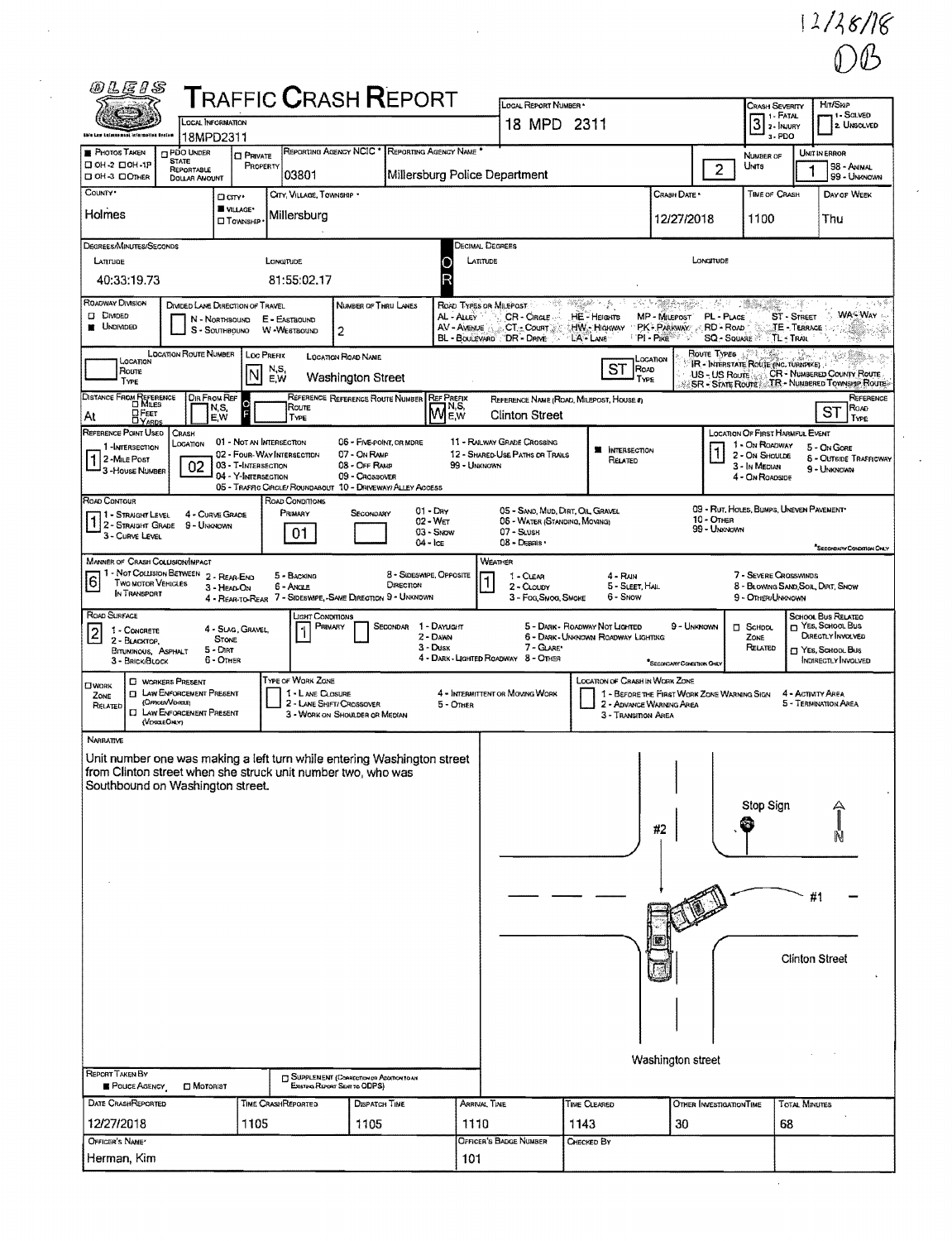|                                                           |                                                      | ${\color{red} \blacksquare}$ NIT                                                             |                                                                                |           |                                                                                                  |                   |                                                                                       |                                                                                 | LOCAL REPORT NUMBER                                                                             |                                                                         |                                                                                                                             |
|-----------------------------------------------------------|------------------------------------------------------|----------------------------------------------------------------------------------------------|--------------------------------------------------------------------------------|-----------|--------------------------------------------------------------------------------------------------|-------------------|---------------------------------------------------------------------------------------|---------------------------------------------------------------------------------|-------------------------------------------------------------------------------------------------|-------------------------------------------------------------------------|-----------------------------------------------------------------------------------------------------------------------------|
|                                                           |                                                      |                                                                                              |                                                                                |           |                                                                                                  |                   |                                                                                       |                                                                                 |                                                                                                 | 18 MPD 2311                                                             |                                                                                                                             |
| UNT NUMBER                                                |                                                      | OWNER NAME: LAST, FIRST, MIDDLE ( C SAME AS DRIVER )                                         |                                                                                |           |                                                                                                  |                   |                                                                                       | <b>OWNER PHONE NUMBER</b>                                                       |                                                                                                 | <b>DAMAGE SCALE</b>                                                     | <b>DAMAGE AREA</b>                                                                                                          |
| 1                                                         |                                                      | Hostetler, Mary, J                                                                           |                                                                                |           |                                                                                                  |                   |                                                                                       | 330-231-0598                                                                    |                                                                                                 | $\overline{2}$                                                          | FRONT<br>п                                                                                                                  |
| OWNER ADDRESS: CITY, STATE, ZIP                           |                                                      | <b>CISAME AS DRIVER</b> )                                                                    |                                                                                |           |                                                                                                  |                   |                                                                                       |                                                                                 | 1 - NONE                                                                                        | α                                                                       |                                                                                                                             |
| LP STATE LICENSE PLATE NUMBER                             |                                                      | 9090 TR 92, Killbuck, OH, 44637                                                              |                                                                                |           | Vehicle Identification Number                                                                    |                   |                                                                                       | # Occupants                                                                     | $2 - M$ INOR                                                                                    |                                                                         |                                                                                                                             |
| OН                                                        | HIF4736                                              |                                                                                              |                                                                                |           | 1FMCU93G39KB7112                                                                                 |                   |                                                                                       |                                                                                 | 1                                                                                               | 3 - FUNCTIONAL                                                          | O<br>п                                                                                                                      |
| <b>VEHICLE YEAR</b>                                       | <b>VEHICLE MAKE</b>                                  |                                                                                              |                                                                                |           | <b>VEHICLE MODEL</b>                                                                             |                   |                                                                                       | VEHICLE COLOR                                                                   |                                                                                                 | 4 - DISABLING                                                           |                                                                                                                             |
| 2009<br>PROOF OF                                          | Ford<br><b>INSURANCE COMPANY</b>                     |                                                                                              |                                                                                |           | Escape<br>POUCY NUMBER                                                                           |                   | Towed By                                                                              | TAN                                                                             |                                                                                                 |                                                                         | п<br>ά<br>$\Box$                                                                                                            |
| <b>NSURANCE</b><br>SHOWN                                  | Erie                                                 |                                                                                              |                                                                                |           | Q077604770                                                                                       |                   |                                                                                       |                                                                                 |                                                                                                 | 9 - UNKNOWN                                                             | RFAR                                                                                                                        |
| CARRIER NAME, ADDRESS, CITY, STATE, ZIP                   |                                                      |                                                                                              |                                                                                |           |                                                                                                  |                   |                                                                                       |                                                                                 |                                                                                                 |                                                                         | CARRIER PHONE                                                                                                               |
| US DOT                                                    |                                                      | VEHICLE WEIGHT GWWR/GCWR                                                                     |                                                                                |           | CARGO BODY TYPE<br>01 - No CARGO BODY TYPE/NOT APPLICABL 09 - POLE                               |                   |                                                                                       |                                                                                 | TRAFFICWAY DESCRIPTION                                                                          | 1 - Two-Way, Not Divided                                                |                                                                                                                             |
| HM PLACARD ID NO.                                         |                                                      | 1 - LESS THAN OR EQUAL TO 10K LBS<br>2 - 10.001 to 26.000 kLas<br>3 - MORE THAN 26,000k LBs. |                                                                                | 01        | 02 - Bus/Van (9-15 Seats, Inc Driver) 10 - Cargo Tank<br>03 - Bus (16+ Seats, Inc Driver)        |                   | 11 - FLAT BED                                                                         |                                                                                 |                                                                                                 |                                                                         | 2 - T WO-WAY, NOT DIVIDED, CONTINUOUS LEFT TURN LANE<br>3 - T WO-WAY, DIVIDED, UNPROTECTED (PAINTED OR GRASS >4FT.) MEDIA   |
|                                                           |                                                      | HAZARDOUS MATERIAL                                                                           |                                                                                |           | 04 - Vehicle Towing Another Verscle<br>05 - Logging<br>06 - INTERMODAL CONTAINER CHASIS          |                   | 12 - Dump<br>13 - CONCRETE MIXER<br>14 - Auto Transporter                             |                                                                                 |                                                                                                 | 4 - Two-Way, Divided. Positive Median Barrier<br>5 - ONE-WAY TRAFFICWAY |                                                                                                                             |
|                                                           | <b>HM CLASS</b><br>NUMBER                            | <b>n</b> Related                                                                             |                                                                                |           | 07 - CARGO VAN/ENGLOSED BOX<br>08 - GRAN, CHIPS, GRAVEL                                          |                   | 15 - GARBAGE / REFUSE<br>99 - OTHER/UNKNOWN                                           |                                                                                 | <b>D</b> Hir / Skip Unit                                                                        |                                                                         |                                                                                                                             |
| NON-MOTORIST LOCATION PRIOR TO IMPACT                     |                                                      | 01 - INTERSECTION - MARKED CROSSWAL                                                          | TYPE OF USE                                                                    | UNIT TYPE | 06                                                                                               |                   |                                                                                       |                                                                                 |                                                                                                 |                                                                         | PASSENGER VEHICLES (LESS THAN PRASSENGERS MEDIMEANY TRUCKS OR COMBO UNTS > 10K LBS BUS/VAN/LUMO(9 OR MORE INCLUDING DRIVER) |
|                                                           | 03 - INTERSECTION OTHER                              | 02 - INTERSECTION - NO CROSSWALK<br>04 - MIDBLOCK - MARKED CROSSWALK                         | 1 - PERSONAL                                                                   |           | 01 - Sub-COMPACT<br>02 - COMPACT                                                                 |                   |                                                                                       |                                                                                 | 14 - SINGLE UNIT TRUCK: 3+ AXLES                                                                |                                                                         | 13 - SINGLE UNIT TRUCK OR VAN ZAXLE, 6 TIRES 21 - BUS/VAN (9-15 SEATS, INC DRIVER)<br>22 - BUS (16+ Seats, Inc Driver)      |
|                                                           | 06 - BICYCLE LANE                                    | 05 - TRAVEL LANE - OTHER LOCATION                                                            | 2 - COMMERCIAL                                                                 |           | 99 - UNKNOWN 03 - Mid Size<br>OR HIT/SKIP<br>04 - FULL SIZE<br>05 - MINIVAN                      |                   |                                                                                       |                                                                                 | 15 - SINGLE UNIT TRUCK / TRAILER<br>16 - Truck/Tractor (Bostal)                                 |                                                                         | <b>NON-MOTORIST</b><br>23 - ANIMAL WITH RIDER                                                                               |
|                                                           | 07 - SHOULDER/ROADSIDE<br>08 - Sidewalk              |                                                                                              | 3 - GOVERNMENT                                                                 |           | 06 - Sport Uttuty Venicle<br>07 - Pickup                                                         |                   |                                                                                       | 17 - Tractor/Semi-Trailer<br>18 - TRACTOR/DOUBLE<br><b>19 - TRACTOR/TRIPLES</b> |                                                                                                 |                                                                         | 24 - ANIMAL WITH BUGGY, WAGON, SURREY<br>25 - BICYCLE/PEDACYCLIST<br>26 - PEDESTRIAN SKATER                                 |
|                                                           | 09 - MEDIAN CROSSING ISLAND<br>10 - DRIVE WAY ACCESS | 11 - SHARED-USE PATH OR TRAIL                                                                | <b>D IN EMERGENCY</b><br><b>RESPONSE</b>                                       |           | $08 - V_{AN}$<br>09 - MOTORCYCLE                                                                 |                   |                                                                                       |                                                                                 | 20 - OTHER MEDIHEAVY VEHICLE                                                                    |                                                                         | 27 - OTHER NON-MOTORIST                                                                                                     |
|                                                           | 12 - NON-TRAFFICWAY AREA<br>99 - OTHER/UNKNOWN       |                                                                                              |                                                                                |           | 10 - MOTORIZED BICYCLE<br>11 - SNOWMOBILE/ATV<br>12 - OTHER PASSENGER VEHICLE                    |                   |                                                                                       |                                                                                 | HASHM PLACARD                                                                                   |                                                                         |                                                                                                                             |
| SPECIAL FUNCTION 01 - NONE                                | 02 - Taxi                                            |                                                                                              | 09 - AMBULANCE<br>$10 -$ Fine                                                  |           | 17 - FARM VEHICLE<br>18 - FARM EQUIPMENT                                                         |                   | Most Damaged Area<br>01 - NONE                                                        |                                                                                 | 08 - Lerr Side                                                                                  | 99 - Unknown                                                            | Астом<br>1 1 - Non- Contact                                                                                                 |
| 01                                                        | 05 - Bus - TRANSIT                                   | 03 - RENTAL TRUCK (OVER 10KLBS)<br>04 - Bus - School (Public or Private) 12 - Military       | 11 - HIGHWAY/MAINTENANCE                                                       |           | 19 - Мотовноме<br>20 - GOLF CART<br>21 - TRAIN                                                   | 03                | 02 - CENTER FRONT<br>03 - RIGHT FRONT                                                 |                                                                                 | 09 - LEFT FRONT<br>10 - TOP AND WINDOWS                                                         |                                                                         | 3 <br>2 - Non-Collision<br>3 - STRIKING                                                                                     |
|                                                           | 06 - Bus - CHARTER<br>07 - Bus - Shurre              |                                                                                              | 13 - Pouce<br>14 - Pusuc Unury                                                 |           | 22 - OTHER (EXPLANATIVERED)                                                                      | 03                | MPACT ARE 04 - RIGHT SIDE<br>05 - Right Reva<br>06 - REAR CENTER                      |                                                                                 | 11 - UNDERCARRIAGE<br>12 - LOAD/TRAILER                                                         |                                                                         | 4 - Struck<br>5 - STRIKING/STRUCK                                                                                           |
|                                                           | 08 - Bus - Onen                                      |                                                                                              | 15 - OTHER GOVERNMENT<br>16 - CONSTRUCTION EQIP.                               |           |                                                                                                  |                   | 07 - LEFT REAR                                                                        |                                                                                 | 13 - TOTAL (ALL AREAS)<br>14 - OTHER                                                            |                                                                         | 9 - Unknown                                                                                                                 |
| PRE-CRASH ACTIONS<br>06                                   | <b>MOTORIST</b>                                      |                                                                                              |                                                                                |           |                                                                                                  |                   | NON-MOTORIST                                                                          |                                                                                 |                                                                                                 |                                                                         |                                                                                                                             |
|                                                           |                                                      | 01 - STRAIGHT AHEAD<br>02 - BACKING<br>03 - CHANGING LANES                                   | 07 - MAKING U-TURN<br>08 - ENTERING TRAFFIC LANE                               |           | 13 - NEGDTIATING A CURVE<br>14 - OTHER MOTORIST ACTIO                                            |                   |                                                                                       | 17 - WORKING                                                                    | 15 - ENTERING OR CROSSING SPECIFIED LOCATIO<br>16 - WALKING, RUNNING, JOGGING, PLAYING, CYCLING |                                                                         | 21 - OTHER NON-MOTORIST ACTION                                                                                              |
| 99 - UNKNOWN                                              |                                                      | 04 - Overtaxing/Passing<br>05 - MAKING RIGHT TURN                                            | 09 - LEAVING TRAFFIC LANE<br>10 - PARKED<br>11 - SLOWNG OR STOPPED IN TRAFFIC  |           |                                                                                                  |                   |                                                                                       | 18 - Pushing Vehicle                                                            | 19 - APPROACHING OR LEAVING VEHICLE                                                             |                                                                         |                                                                                                                             |
|                                                           |                                                      | 06 - MAKING LEFT TURN                                                                        | 12 - DRIVERLESS                                                                |           |                                                                                                  |                   |                                                                                       | 20 - STANDING                                                                   |                                                                                                 |                                                                         |                                                                                                                             |
| CONTRIBUTING CIRCUMSTANCE<br>PRIMARY                      | MOTORIST<br>01 - NONE                                |                                                                                              | 11 - IMPROPER BACKING                                                          |           |                                                                                                  |                   | NON-MOTORIST<br>22 - None                                                             |                                                                                 |                                                                                                 | Vehicle Defects                                                         | 01 - TURN SIGNALS<br>02 - HEAD LAMPS                                                                                        |
| 02                                                        |                                                      | 02 - FAILURE TO YIELD<br>03 - RAN RED LIGHT                                                  |                                                                                |           | 12 - IMPROPER START FROM PARKED POSITION<br>13 - STOPPED OR PARKED ILLEGALLY                     |                   | 23 - IMPROPER CROSSING<br>24 - DARTING                                                |                                                                                 |                                                                                                 |                                                                         | 03 - TAIL LAMPS<br>04 - BRAKES                                                                                              |
| SECONDARY                                                 |                                                      | 04 - RAN STOP SIGN<br>05 - Excesoed Speed Limit                                              |                                                                                |           | 14 - Operating Vehicle in Negligent Manner<br>15 - Swering to Avoid (Due to External Conditions) |                   | 25 - LYING AND/OR ILLEGALLY IN ROADWAY<br>26 - FALURE TO YIELD RIGHT OF WAY           |                                                                                 |                                                                                                 |                                                                         | 05 - STEERING<br>06 - TIRE BLOWOUT                                                                                          |
|                                                           |                                                      | 06 - Unsafe Speed<br>07 - IMPROPER TURN<br>08 - LEFT OF CENTER                               | 17 - FALURE TO CONTROL                                                         |           | 16 - WRONG SIDE/WRONG WAY                                                                        |                   | 27 - Not Visible (Dark Clothing)<br>28 - INATTENTIVE                                  |                                                                                 |                                                                                                 |                                                                         | 07 - WORN OR SLICK TIRES<br>08 - TRAILER EQUIPMENT DEFECTIVE                                                                |
| 99 - UNKNOWN                                              |                                                      | 09 - FOLLOWED TOO CLOSELY/ACDA<br>10 - IMPROPER LANE CHANGE                                  | 18 - VISION OBSTRUCTION                                                        |           | 19 - OPERATING DEFECTIVE EQUIPMENT<br>20 - LOAD SHIFTING/FALUNG/SPILLING                         |                   | 29 - FAILURE TO OBEY TRAFFIC SIONS<br>/Signals/Officer<br>30 - WRONG SIDE OF THE ROAD |                                                                                 |                                                                                                 |                                                                         | 09 - MOTOR TROUBLE<br>10 - DISABLED FROM PRIOR ACCIDENT<br>11 - OTHER DEFECTS                                               |
|                                                           |                                                      | <b>/PASSING/OFF ROAD</b>                                                                     |                                                                                |           | 21 - OTHER IMPROPER ACTION                                                                       |                   | 31 - OTHER NON-MOTORIST ACTION                                                        |                                                                                 |                                                                                                 |                                                                         |                                                                                                                             |
| <b>SEQUENCE OF EVENTS</b><br>20                           |                                                      |                                                                                              |                                                                                |           | <b>NON-COLLISION EVENTS</b><br>01 - Overturn/Rollover<br>02 - FIRE/EXPLOSION                     |                   | 06 - EQUIPMENT FAILURE                                                                | (BLOWN TIRE, BRAKE FALLINE, ETC)                                                |                                                                                                 | 10 - Cross Median<br>11 - Cross Center Line                             |                                                                                                                             |
| FIRST<br>1<br><b>HARMFUL</b>                              | Most<br>HARMFUL                                      |                                                                                              | 99 - Unknown                                                                   |           | 03 - IMMERSION<br>04 - JACKKNIFE                                                                 |                   |                                                                                       | 07 - SEPARATION OF UNITS<br>08 - RAN OFF ROAD RIGHT                             |                                                                                                 | OPPOSITE DIRECTION OF TRAVEL<br>12 - DOWNHILL RUNAWAY                   |                                                                                                                             |
| EVENT                                                     | Event                                                |                                                                                              |                                                                                |           | 05 - CARGO/EQUIPMENT LOSS OR SHIFT<br>COLLISION WITH FIXED, OBJECT                               |                   |                                                                                       | 09 - RAN OFF ROAD LEFT                                                          |                                                                                                 | 13 - OTHER NON-COLLISION                                                |                                                                                                                             |
| 14 - PEDESTRIAN                                           |                                                      | COLLISION WITH PERSON, VEHICLE OR OBJECT NOT FIXED                                           | 21 - PARKED MOTOR VEHICLE                                                      |           | 25 - Inpact Attenuator/Crash Cushion 3 - Median Cable Barrier<br>26 - BRIDGE OVERHEAD STRUCTURE  |                   |                                                                                       | 34 - MEDIAN GUARDRAIL BARRIER                                                   |                                                                                                 | 41 - OTHER POST, POLE<br>OR SUPPORT                                     | $48 - T$ REE<br>49 - FIRE HYDRANT                                                                                           |
| 15 - PEDALOYCLE<br>16 - RAILWAY VEHICLE (TRAIN, ENGOLE)   |                                                      |                                                                                              | 22 - WORK ZONE MAINTENANCE EQUIPMENT<br>23 - STRUCK BY FALLING, SHIFTING CARGO |           | 27 - Brudge Pier or Abutwent<br>28 - Bridge Parapet                                              |                   |                                                                                       | 35 - Median Concrete Barrier<br>36 - MEDIAN OTHER BARRIER                       |                                                                                                 | 42 - Culvert<br>43 - Сияв                                               | 50 - WORK ZONE MAINTENANCE<br>EQUIPMENT                                                                                     |
| 17 - ANIMAL FARM<br>18 - ANMAL - DEER<br>19 - ANNAL-OTHER |                                                      | <b>MOTOR VEHICLE</b>                                                                         | OR ANYTHING SET IN MOTION BY A                                                 |           | 29 - BRIDGE RAIL<br>30 - GUARDRAIL FACE<br>31 - GUARDRAILEND                                     |                   | 37 - TRAFFIC SIGN POST                                                                | 38 - OverHEAD Stan Post<br>39 - LIGHT/LUMINARIES SUPPORT                        |                                                                                                 | 44 - Олтон<br>45 - EMBANKMENT<br>46 - FENCE                             | 51 - WALL, BUILDING, TUNNEL<br>52 - OTHER FIXED OBJECT                                                                      |
| 20 - MOTOR VEHICLE IN TRANSPORT                           |                                                      |                                                                                              | 24 - OTHER MOVABLE OBJECT                                                      |           | 32 - PORTABLE BARRIER                                                                            |                   | 40 - Unury Pole                                                                       |                                                                                 |                                                                                                 | 47 - MALBOX                                                             |                                                                                                                             |
| UNIT SPEED<br>20                                          | 25                                                   | <b>Posted Speed</b><br>TRAFFIC CONTROL<br>01                                                 | 01 - No CONTROLS                                                               |           | 07 - RAILROAD CROSSBUCKS                                                                         |                   | 13 - CROSSWALK LINES                                                                  | FROM                                                                            | Unit Direction<br>To                                                                            | 1 - North<br>2 - South                                                  | 5 - NORTHEAST<br>9 - Unknown<br>6 - NORTHWEST                                                                               |
|                                                           |                                                      |                                                                                              | 02 - S TOP SIGN<br>03 - YIELD SIGN                                             |           | 08 - RALROAD FLASHERS<br>09 - RAUROAD GATES                                                      | $15 - 0$ THER     | 14 - WALK/DON'T WALK                                                                  |                                                                                 |                                                                                                 | 8<br>$3 - East$<br>4 - WEST                                             | 7 - SoumeAST<br>8 - Southwest                                                                                               |
| $\square$ Stated<br><b>ESTIMATED</b>                      |                                                      |                                                                                              | 04 - TRAFFIC SIGNAL<br>05 - TRAFFIC FLASHERS<br>06 - SCHOOL ZONE               |           | 10 - Costruction Barricade<br>11 - PERSON (FLAGGER, OFFICER<br><b>12 - PAVEMENT MARKINGS</b>     | 16 - Not Reported |                                                                                       |                                                                                 |                                                                                                 |                                                                         |                                                                                                                             |
|                                                           |                                                      |                                                                                              |                                                                                |           |                                                                                                  |                   |                                                                                       |                                                                                 |                                                                                                 |                                                                         |                                                                                                                             |

 $\label{eq:2} \frac{1}{\sqrt{2}}\int_{\mathbb{R}^3}\frac{1}{\sqrt{2}}\left(\frac{1}{\sqrt{2}}\right)^2\frac{1}{\sqrt{2}}\left(\frac{1}{\sqrt{2}}\right)^2\frac{1}{\sqrt{2}}\left(\frac{1}{\sqrt{2}}\right)^2.$ 

 $\label{eq:2.1} \frac{1}{\sqrt{2}}\left(\frac{1}{\sqrt{2}}\right)^{2} \left(\frac{1}{\sqrt{2}}\right)^{2} \left(\frac{1}{\sqrt{2}}\right)^{2} \left(\frac{1}{\sqrt{2}}\right)^{2} \left(\frac{1}{\sqrt{2}}\right)^{2} \left(\frac{1}{\sqrt{2}}\right)^{2} \left(\frac{1}{\sqrt{2}}\right)^{2} \left(\frac{1}{\sqrt{2}}\right)^{2} \left(\frac{1}{\sqrt{2}}\right)^{2} \left(\frac{1}{\sqrt{2}}\right)^{2} \left(\frac{1}{\sqrt{2}}\right)^{2} \left(\$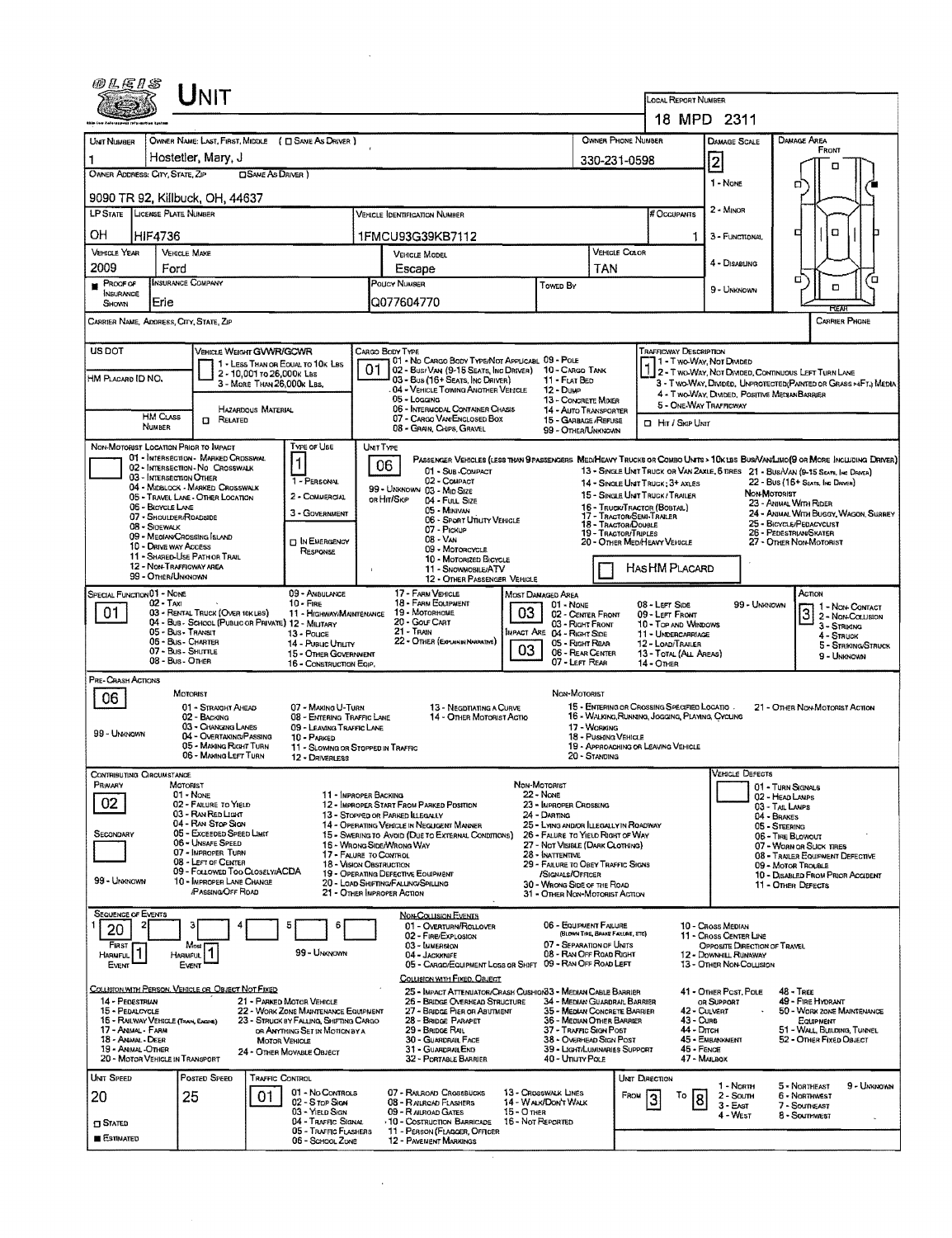|                                                               |                                                       | JNIT                                                                                                             |                                                         |                                                                                                             |                 |                                                                                                                  |                                              |                                                                                            |                                       |                                                                                    | <b>LOCAL REPORT NUMBER</b> |                                                                             |                                                                                                                                                                                                                   |
|---------------------------------------------------------------|-------------------------------------------------------|------------------------------------------------------------------------------------------------------------------|---------------------------------------------------------|-------------------------------------------------------------------------------------------------------------|-----------------|------------------------------------------------------------------------------------------------------------------|----------------------------------------------|--------------------------------------------------------------------------------------------|---------------------------------------|------------------------------------------------------------------------------------|----------------------------|-----------------------------------------------------------------------------|-------------------------------------------------------------------------------------------------------------------------------------------------------------------------------------------------------------------|
|                                                               |                                                       |                                                                                                                  |                                                         |                                                                                                             |                 |                                                                                                                  |                                              |                                                                                            |                                       |                                                                                    |                            | 18 MPD 2311                                                                 |                                                                                                                                                                                                                   |
| UNT NUMBER                                                    |                                                       |                                                                                                                  |                                                         | OWNER NAME: LAST, FIRST, MIDDLE ( C SAME AS DRIVER )                                                        |                 |                                                                                                                  |                                              |                                                                                            |                                       | OWNER PHONE NUMBER                                                                 |                            | DAMAGE SCALE                                                                | DAMAGE AREA<br>FRONT                                                                                                                                                                                              |
| 2<br>OWNER ADDRESS; CITY, STATE, ZIP                          |                                                       | Blake, Joann, E                                                                                                  | <b>CISAME AS DRIVER</b> )                               |                                                                                                             |                 |                                                                                                                  |                                              |                                                                                            |                                       | 330-231-1129                                                                       |                            | $\overline{2}$                                                              | n                                                                                                                                                                                                                 |
|                                                               |                                                       | 10821 TR 269, Millersburg, OH, 44654                                                                             |                                                         |                                                                                                             |                 |                                                                                                                  |                                              |                                                                                            |                                       |                                                                                    |                            | $1 - None$                                                                  | o                                                                                                                                                                                                                 |
| <b>LP STATE</b>                                               | <b>LIGENSE PLATE NUMBER</b>                           |                                                                                                                  |                                                         |                                                                                                             |                 | Vehicle Identification Number                                                                                    |                                              |                                                                                            |                                       | # Occupants                                                                        |                            | 2 - MINOR                                                                   | $\Box$<br>о                                                                                                                                                                                                       |
| ΟH<br><b>VEHICLE YEAR</b>                                     | <b>FSD5628</b>                                        | <b>VEHICLE MAKE</b>                                                                                              |                                                         |                                                                                                             |                 | 2FMTK4J94FBB59456<br><b>VEHICLE MODEL</b>                                                                        |                                              |                                                                                            |                                       | VEHICLE COLOR                                                                      | 2                          | 3 - FUNCTIONAL                                                              |                                                                                                                                                                                                                   |
| 2015<br>PROOF OF                                              | Ford                                                  | <b>INSURANCE COMPANY</b>                                                                                         |                                                         |                                                                                                             |                 | Edge<br>POLICY NUMBER                                                                                            |                                              | Towed By                                                                                   | SIL                                   |                                                                                    |                            | 4 - Disabling                                                               | к                                                                                                                                                                                                                 |
| <b>INSURANCE</b><br>SHOWN                                     | Westfield                                             |                                                                                                                  |                                                         |                                                                                                             |                 | WNP7073496                                                                                                       |                                              |                                                                                            |                                       |                                                                                    |                            | 9 - Unixinown                                                               | α<br><b>RFAR</b>                                                                                                                                                                                                  |
|                                                               |                                                       | CARRIER NAME, ADDRESS, CITY, STATE, ZIP                                                                          |                                                         |                                                                                                             |                 |                                                                                                                  |                                              |                                                                                            |                                       |                                                                                    |                            |                                                                             | <b>CARRIER PHONE</b>                                                                                                                                                                                              |
| US DOT                                                        |                                                       | VEHICLE WEIGHT GVWR/GCWR                                                                                         |                                                         | 1 - LESS THAN OR EQUAL TO 10K LBS                                                                           |                 | CARGO BODY TYPE<br>01 - No CARGO BODY TYPE/NOT APPLICABL 09 - POLE                                               |                                              |                                                                                            |                                       | TRAFFICWAY DESCRIPTION                                                             |                            | 1 - Two-Way, Not Divideo                                                    |                                                                                                                                                                                                                   |
| HM PLACARD ID NO.                                             |                                                       |                                                                                                                  | 2 - 10,001 to 26,000x Las<br>3 - MORE THAN 26,000K LBS. |                                                                                                             | 01              | 02 - Bus/Van (9-15 Seats, Inc Driver)<br>03 - Bus (16+ Seats, Inc Driver)<br>04 - VEHICLE TOWING ANOTHER VEHICLE |                                              | 10 - CARGO TANK<br>11 - FLAT BED<br>12 - Dump                                              |                                       |                                                                                    |                            |                                                                             | 2 - T WO WAY, NOT DIVIDED, CONTINUOUS LEFT TURN LANE<br>3 - T WO-WAY, DIVIDED, UNPROTECTED (PAINTED OR GRASS >4FT.) MEDIA                                                                                         |
|                                                               | <b>HM CLASS</b>                                       |                                                                                                                  | <b>HAZARDOUS MATERIAL</b>                               |                                                                                                             |                 | 05 - Logging<br>06 - INTERMODAL CONTAINER CHASIS<br>07 - CARGO VAN ENGLOSED BOX                                  |                                              | 13 - CONGRETE MIXER<br>14 - AUTO TRANSPORTER                                               |                                       |                                                                                    |                            | 4 - T WO-WAY, DIMDED, POSITIVE MEDIANBARRIER<br>5 - ONE-WAY TRAFFICWAY      |                                                                                                                                                                                                                   |
|                                                               | <b>NUMBER</b>                                         | <b>CI RELATED</b>                                                                                                |                                                         |                                                                                                             |                 | 08 - GRAIN, CHIPS, GRAVEL                                                                                        |                                              | 15 - GARBAGE/REFUSE<br>99 - OTHER/UNKNOWN                                                  |                                       | $\Pi$ Hit / Skip Unit                                                              |                            |                                                                             |                                                                                                                                                                                                                   |
|                                                               |                                                       | NON-MOTORIST LOCATION PRIOR TO IMPACT<br>01 - INTERSECTION - MARKED CROSSWAL<br>02 - INTERSECTION - NO CROSSWALK |                                                         | <b>TYPE OF USE</b>                                                                                          | <b>UNIT YPE</b> | 04<br>01 - Sub-Compact                                                                                           |                                              |                                                                                            |                                       |                                                                                    |                            |                                                                             | PASSENGER VEHICLES (LESS THAN 9 PASSENGERS MEDIMEAVY TRUCKS OR COMBO UNTS > 10KLBS EUS/VAN/LIMO(9 OR MORE INCLUDING DRIVER)<br>13 - SINGLE UNIT TRUCK OR VAN 24XLE, 6 TIRES 21 - BUS/VAN (9-15 SEATS, ING DRIVER) |
|                                                               | 03 - INTERSECTION OTHER                               | 04 - MIDBLOCK - MARKED CROSSWALK<br>05 - TRAVEL LANE - OTHER LOCATION                                            |                                                         | 1 - PERSONAL<br>2 - COMMERCIAL                                                                              |                 | 02 - COMPACT<br>99 - UNKNOWN 03 - Mid Size                                                                       |                                              |                                                                                            |                                       | 14 - SINGLE UNIT TRUCK: 3+ AXLES<br>15 - SINGLE UNIT TRUCK / TRAILER               |                            |                                                                             | 22 - Bus (16+ Seats, Ing Driver)<br>NON-MOTORIST                                                                                                                                                                  |
|                                                               | 06 - BICYCLE LANE<br>07 - Shoulder/Roadside           |                                                                                                                  |                                                         | 3 - GOVERNMENT                                                                                              |                 | OR HIT/SKIP<br>04 - Full Size<br>05 - Minivan<br>05 - Sport Utluty Vehicle                                       |                                              |                                                                                            |                                       | 16 - TRUCK/TRACTOR (BOSTAL)<br>17 - Tractor/Seni-Traller                           |                            |                                                                             | 23 - ANIMAL WITH FUDER<br>24 - ANIMAL WITH BUGGY, WAGON, SURREY<br>25 - BICYCLE/PEDACYCLIST                                                                                                                       |
|                                                               | 08 - Sidewalk<br>10 - DRIVE WAY ACCESS                | 09 - MEDIAN CROSSING ISLAND                                                                                      |                                                         | <b>DIN EMERGENCY</b>                                                                                        |                 | $07 -$ Pickup<br>$08 - VAN$                                                                                      |                                              |                                                                                            |                                       | 18 - TRACTOR/DOUBLE<br><b>19 - TRACTOR/TRIPLES</b><br>20 - OTHER MEDIMEAVY VEHICLE |                            |                                                                             | 26 - PEDESTRIAN SKATER<br>27 - OTHER NON-MOTORIST                                                                                                                                                                 |
|                                                               | 12 - NON-TRAFFICWAY AREA<br><b>99 - OTHER/UNKNOWN</b> | 11 - SHARED-USE PATH OR TRAIL                                                                                    |                                                         | RESPONSE                                                                                                    |                 | 09 - MOTORCYCLE<br>10 - Motorizen Bicycle<br>11 - SNOWMOBILE/ATV                                                 |                                              |                                                                                            |                                       | HAS HM PLACARD                                                                     |                            |                                                                             |                                                                                                                                                                                                                   |
| SPECIAL FUNCTION 01 - NONE                                    | 02 - Тахі                                             |                                                                                                                  |                                                         | 09 - AMBULANCE<br>$10 -$ Fire                                                                               |                 | 12 - OTHER PASSENGER VEHICLE<br>17 - FARM VEHICLE<br>18 - FARM EQUIPMENT                                         | MOST DAMAGED AREA                            |                                                                                            |                                       |                                                                                    |                            |                                                                             | ACTION                                                                                                                                                                                                            |
| 01                                                            |                                                       | 03 - RENTAL TRUCK (OVER 10KLBS)<br>04 - Bus - SCHOOL (PUBLIC OR PRIVATE) 12 - MILITARY                           |                                                         | 11 - Highway/MANTENANCE                                                                                     |                 | 19 - MOTORHOME<br>20 - Gouf Cart                                                                                 | 07                                           | 01 - None<br>03 - Right Front                                                              | 02 - CENTER FRONT                     | 08 - LEFT SIDE<br>09 - LEFT FRONT<br>10 - TOP AND WINDOWS                          |                            | 99 - UNKNOWN                                                                | 1 - Non Contact<br>4 2 - Non-Coursion<br>3 - Struking                                                                                                                                                             |
|                                                               |                                                       | 05 - Bus - Transit<br>06 - Bus - CHARTER<br>07 - Bus - SHUTTLE                                                   |                                                         | 13 - Pouce<br>14 - PUBLIC LITTLITY<br>15 - OTHER GOVERNMENT                                                 |                 | 21 - TRAN<br>22 - OTHER (EXPLAININARRATIVE)                                                                      | <b>IMPACT ARE 04 - RIGHT SIDE</b><br>07      | 05 - Right Rear                                                                            | 06 - REAR CENTER                      | 11 - UNDERCARRIAGE<br>12 - LOAD/TRAILER<br>13 - TOTAL (ALL AREAS)                  |                            |                                                                             | 4 - Struck<br>5 - STRIKING/STRUCK<br>9 - Unknown                                                                                                                                                                  |
| Pre- Crash Actions                                            | 08 - Bus - OTHER                                      |                                                                                                                  |                                                         | 16 - CONSTRUCTION ECSP.                                                                                     |                 |                                                                                                                  |                                              | 07 - LEFT REAR                                                                             |                                       | 14 - OTHER                                                                         |                            |                                                                             |                                                                                                                                                                                                                   |
| 01                                                            |                                                       | MOTORIST<br>01 - STRAIGHT AHEAD                                                                                  |                                                         | 07 - MAKING U-TURN                                                                                          |                 | 13 - Negotiating a Curve                                                                                         |                                              | NON MOTORIST                                                                               |                                       | 15 - EMTERING OR CROSSING SPECIFIED LOCATIO                                        |                            |                                                                             | 21 - OTHER NDN-MOTORIST ACTION                                                                                                                                                                                    |
| 99 - Unknown                                                  |                                                       | 02 - BACKING<br>03 - CHANGING LANES                                                                              |                                                         | 08 - ENTERING TRAFFIC LANE<br>09 - LEAVING TRAFFIC LANE                                                     |                 | 14 - Other Motorist Actio                                                                                        |                                              |                                                                                            | 17 - Working                          | 16 - WALKING, RUNNING, JOGGING, PLAYING, CYCLING                                   |                            |                                                                             |                                                                                                                                                                                                                   |
|                                                               |                                                       | 04 - Overtaxing/Passing<br>05 - MAKING RIGHT TURN<br>06 - MAKING LEFT TURN                                       |                                                         | 10 - PARKED<br>11 - Slowing or Stopped in Traffic<br>12 - DRIVERLESS                                        |                 |                                                                                                                  |                                              |                                                                                            | 18 - Pushing Vehicle<br>20 - Standing | 19 - APPROACHING OR LEAVING VEHICLE                                                |                            |                                                                             |                                                                                                                                                                                                                   |
| PRIMARY                                                       | CONTRIBUTING CIRCUMSTANCE                             | <b>MOTORIST</b>                                                                                                  |                                                         |                                                                                                             |                 |                                                                                                                  | Non-Motorist                                 |                                                                                            |                                       |                                                                                    |                            | <b>VEHICLE DEFECTS</b>                                                      | 01 - TURN SIGNALS                                                                                                                                                                                                 |
| 01                                                            |                                                       | 01 - None<br>02 - FAILURE TO YIELD<br>03 - RAN RED LIGHT                                                         |                                                         | 11 - IMPROPER BACKING                                                                                       |                 | 12 - IMPROPER START FROM PARKED POSITION<br>13 - STOPPED OR PARKED ILLEGALLY                                     | <b>22 - NONE</b><br>24 - DARTING             | 23 - IMPROPER CROSSING                                                                     |                                       |                                                                                    |                            |                                                                             | 02 - HEAD LAMPS<br>03 - TAIL LAMPS                                                                                                                                                                                |
| SECONDARY                                                     |                                                       | 04 - RAN STOP SIGN<br>05 - Exceeded Speed Limit                                                                  |                                                         |                                                                                                             |                 | 14 - OPERATING VEHICLE IN NEGLIGENT MANNER<br>15 - SWERING TO AVOID (DUE TO EXTERNAL CONDITIONS)                 |                                              | 26 - FALURE TO YIELD RIGHT OF WAY                                                          |                                       | 25 - LYING AND/OR ILLEGALLY IN ROADWAY                                             |                            |                                                                             | 04 - BRAKES<br>05 - STEERING<br>06 - TIRE BLOWOUT                                                                                                                                                                 |
|                                                               |                                                       | 06 - UNSAFE SPEED<br>07 - INPROPER TURN<br>08 - LEFT OF CENTER                                                   |                                                         | 17 - FALURE TO CONTROL<br><b>18 - VISION OBSTRUCTION</b>                                                    |                 | 16 - WRONG SIDE/WRONG WAY                                                                                        |                                              | 27 - Not Visible (Dark Clothing)<br>28 - INATTENTIVE<br>29 - FAILURE TO OBEY TRAFFIC SIGNS |                                       |                                                                                    |                            |                                                                             | 07 - WORN OR SUCK TIRES<br>08 - TRAILER EQUIPMENT DEFECTIVE<br>09 - MOTOR TROUBLE                                                                                                                                 |
| 99 - Unknown                                                  |                                                       | 09 - FOLLOWED TOO CLOSELY/ACDA<br>10 - IMPROPER LANE CHANGE<br><b>PASSING OFF ROAD</b>                           |                                                         |                                                                                                             |                 | 19 - OPERATING DEFECTIVE EQUIPMENT<br>20 - LOAD SHIFTING/FALLING/SPILLING<br>21 - OTHER IMPROPER ACTION          |                                              | /SIGNALS/OFFICER<br>30 - WRONG SIDE OF THE ROAD                                            |                                       |                                                                                    |                            |                                                                             | 10 - DISABLED FROM PRIOR ACCIDENT<br>11 - OTHER DEFECTS                                                                                                                                                           |
| <b>SEQUENCE OF EVENTS</b>                                     |                                                       |                                                                                                                  |                                                         |                                                                                                             |                 | NON-COLLISION EVENTS                                                                                             |                                              | 31 - OTHER NON-MOTORIST ACTION                                                             |                                       |                                                                                    |                            |                                                                             |                                                                                                                                                                                                                   |
| 20<br>FIRST                                                   |                                                       | Most                                                                                                             |                                                         | 5<br>6                                                                                                      |                 | 01 - OVERTURN/ROLLOVER<br>02 - FIRE/EXPLOSION<br>03 - IMMERSION                                                  |                                              | 06 - EQUIPMENT FAILURE<br>07 - SEPARATION OF UNITS                                         | (BLOWN TIRE, BRAKE FAILIRE, ETC)      |                                                                                    |                            | 10 - Cross Median<br>11 - Cross CENTER LINE<br>OPPOSITE DIRECTION OF TRAVEL |                                                                                                                                                                                                                   |
| <b>HARMFUL</b><br>Event                                       |                                                       | HARMFUL<br>Event                                                                                                 |                                                         | 99 - Uniknown                                                                                               |                 | 04 - JACKKNIFE<br>05 - CARGO/EQUIPMENT LOSS OR SHIFT                                                             |                                              | 08 - RAN OFF ROAD RIGHT<br>09 - RAN OFF ROAD LEFT                                          |                                       |                                                                                    |                            | 12 - DOWNHILL RUNAWAY<br>13 - OTHER NON-COLLISION                           |                                                                                                                                                                                                                   |
|                                                               |                                                       | COLLISION WITH PERSON, VEHICLE OR OBJECT NOT FIXED                                                               |                                                         |                                                                                                             |                 | <u>Collision with Fixed, Object</u><br>25 - IMPACT ATTENUATOR/CRASH CUSHIONS3 - MEDIAN CABLE BARRIER             |                                              |                                                                                            |                                       |                                                                                    |                            | 41 - OTHER POST, POLE                                                       | <b>48 - TREE</b>                                                                                                                                                                                                  |
| 14 - PEDESTRIAN<br>15 - PEDALCYCLE                            | 16 - RALWAY VEHICLE (TRAIN, ENGINE)                   |                                                                                                                  |                                                         | 21 - PARKED MOTOR VEHICLE<br>22 - WORK ZONE MAINTENANCE EQUIPMENT<br>23 - STRUCK BY FALLING, SHIFTING CARGO |                 | 26 - BRIDGE OVERHEAD STRUCTURE<br>27 - BRIDGE PIER OR ABUTMENT<br>28 - BRIDGE PARAPET                            |                                              | 35 - MEDIAN OTHER BARRIER                                                                  |                                       | 34 - MEDIAN GUARDRAIL BARRIER<br>35 - MEDIAN CONCRETE BARRIER                      | 43 - Cure                  | OR SUPPORT<br>42 - Culvert                                                  | 49 - FIRE HYDRANT<br>50 - WORK ZONE MAINTENANCE<br>EQUIPMENT                                                                                                                                                      |
| 17 - Animal - Farm<br>18 - Annal - Deer<br>19 - Animal -Other |                                                       |                                                                                                                  | MOTOR VEHICLE                                           | OR ANYTHING SET IN MOTION BY A                                                                              |                 | 29 - Bridge Rail<br>30 - GUARDRAL FACE<br>31 - GUARDRAILEND                                                      |                                              | 37 - TRAFFIC SIGN POST<br>38 - Overhead Sign Post                                          |                                       | 39 - LIGHT/LUMINARIES SUPPORT                                                      | 44 - Олон<br>46 - FENCE    | 45 - ENBANKMENT                                                             | 51 - WALL BUILDING, TUNNEL<br>52 - OTHER FIXED OBJECT                                                                                                                                                             |
| UNIT SPEED                                                    | 20 - MOTOR VEHICLE IN TRANSPORT                       |                                                                                                                  | TRAFFIC CONTROL                                         | 24 - OTHER MOVABLE OBJECT                                                                                   |                 | 32 - PORTABLE BARRIER                                                                                            |                                              | 40 - UTILITY POLE                                                                          |                                       |                                                                                    | 47 - MAILBOX               |                                                                             |                                                                                                                                                                                                                   |
| 3                                                             |                                                       | Posted Speed<br>25                                                                                               | 02                                                      | 01 - No CONTROLS<br>02 - S TOP SIGN                                                                         |                 | 07 - RAILROAD CROSSBUCKS<br>08 - RALROAD FLASHERS                                                                | 13 - Crosswalk Lines<br>14 - WALK/DON'T WALK |                                                                                            |                                       | <b>UNIT DIRECTION</b><br>FROM                                                      | To<br> 2                   | 1 - North<br>2 - South                                                      | 5 - NORTHEAST<br>9 - Unknown<br>6 - NORTHWEST                                                                                                                                                                     |
| $\square$ Stateo                                              |                                                       |                                                                                                                  |                                                         | 03 - YIELD SIGN<br>04 - TRAFFIC SIGNAL                                                                      |                 | 09 - RALROAD GATES<br>10 - COSTRUCTION BARRICADE                                                                 | $15 -$ Other<br>16 - Nor Reported            |                                                                                            |                                       |                                                                                    |                            | $3 - E$ AST<br>4 - West                                                     | 7 - Southeast<br>8 - SOUTHWEST                                                                                                                                                                                    |
| <b>E</b> Estimated                                            |                                                       |                                                                                                                  |                                                         | 05 - Traffic Flashers<br>06 - SCHOOL ZONE                                                                   |                 | 11 - PERSON (FLAGGER, OFFICER<br>12 - PAVEMENT MARKINGS                                                          |                                              |                                                                                            |                                       |                                                                                    |                            |                                                                             |                                                                                                                                                                                                                   |

 $\mathcal{L}(\mathcal{A})$  .